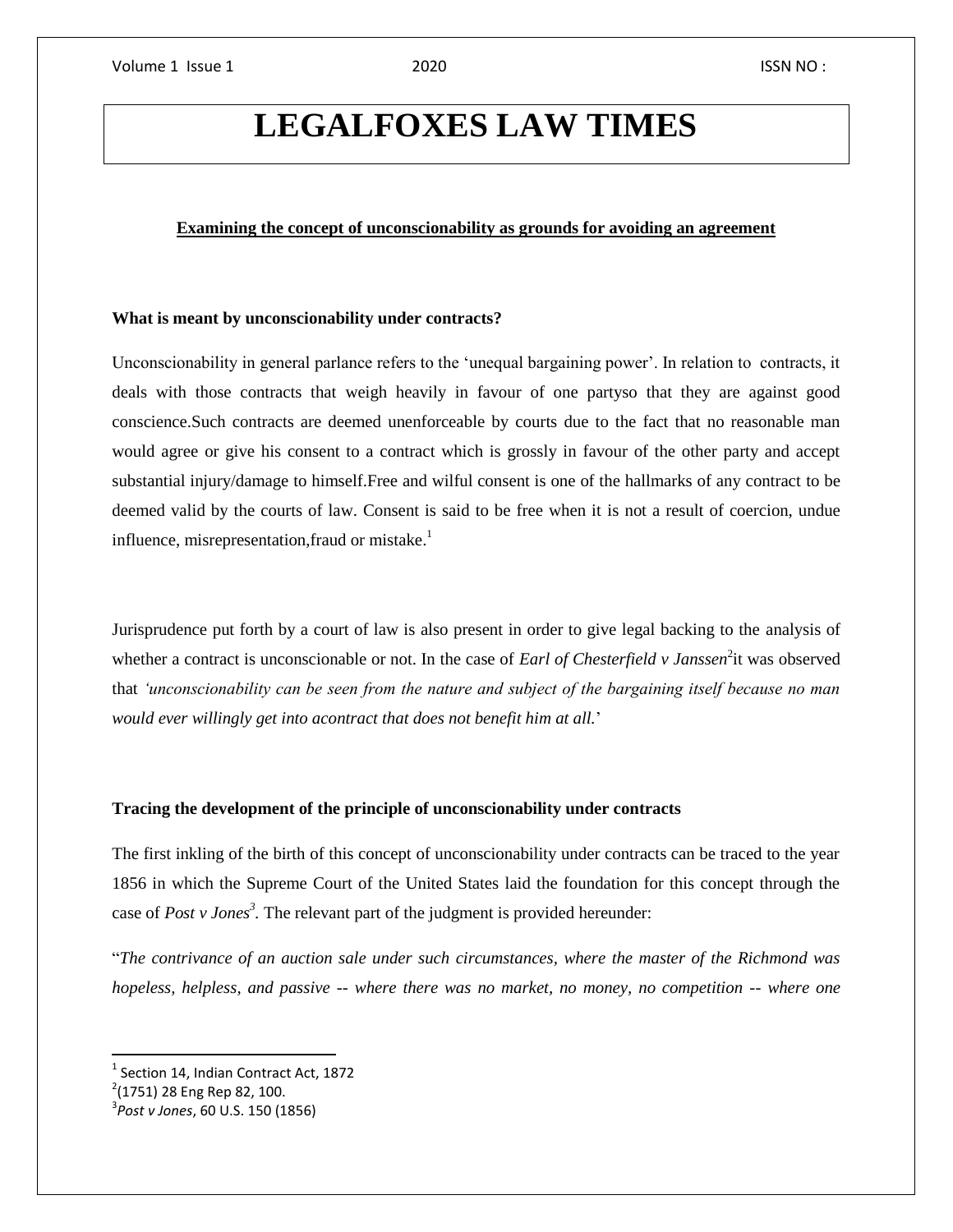*party had absolute power and the other no choice but submission -- where the vendor must take what is offered or get nothing -- is a transaction which has no characteristic of a valid contract."<sup>4</sup>*

This concept was then further discussed in 1942 in the case of *United States v Bethlehem Steel Corp.<sup>5</sup>* where the Judge minced no words while dealing with the issue of bargaining power and inequality. The relevant part of the judgment is provided hereunder:

*"But is there any principle which is more familiar or more firmly embedded in the history of Anglo-American law than the basic doctrine that the courts will not permit themselves to be used as instruments of inequity and injustice? Does any principle in our law have more universal application than the doctrine that courts will not enforce transactions in which the relative positions of the parties are such that one has unconscionably taken advantage of the necessities of the other?"<sup>6</sup>*

However, the roots of this concept were still far from being laid in the Legislative sphere. Another landmark judgment specifically dealing with unconscionability of contract was required to set the wheels in motion for the Legislature to come up with a statute to address this issue. The landmark judgment which brought about this change in Legislative intent was that of *Campbell Soup Co. v Wentz<sup>7</sup>* in which the court opined "*We do think, however, that a party who has offered and succeeded in getting an agreement as tough as this one is, should not come to a chancellor and ask court help in the enforcement of its terms. That equity does not enforce unconscionable bargains is too well established to require elaborate citation*."<sup>8</sup>

Finally, with the passing of Section 2-302 of the Uniform Commercial Code<sup>9</sup> did this imperative concept of Unconscionable Contract get statutory backing. The relevant clause is reproduced here for convenience:

*"2.302. Unconscionable Contract or Clause*

 $\overline{a}$ 

<sup>4</sup> Id, p.159.

<sup>5</sup> *United States v Bethlehem Steel Corp.*, 315 U.S 289 (1942)

<sup>6</sup> Id, p.326.

 $^7$  Campbell Soup Co v Wentz, 172 F.2d 80 (3<sup>rd</sup> Cir. 1948)

 $^8$  Id, p.83.

 $^{9}$ 2-302, Uniform Commercial Code, (1962), 20-21.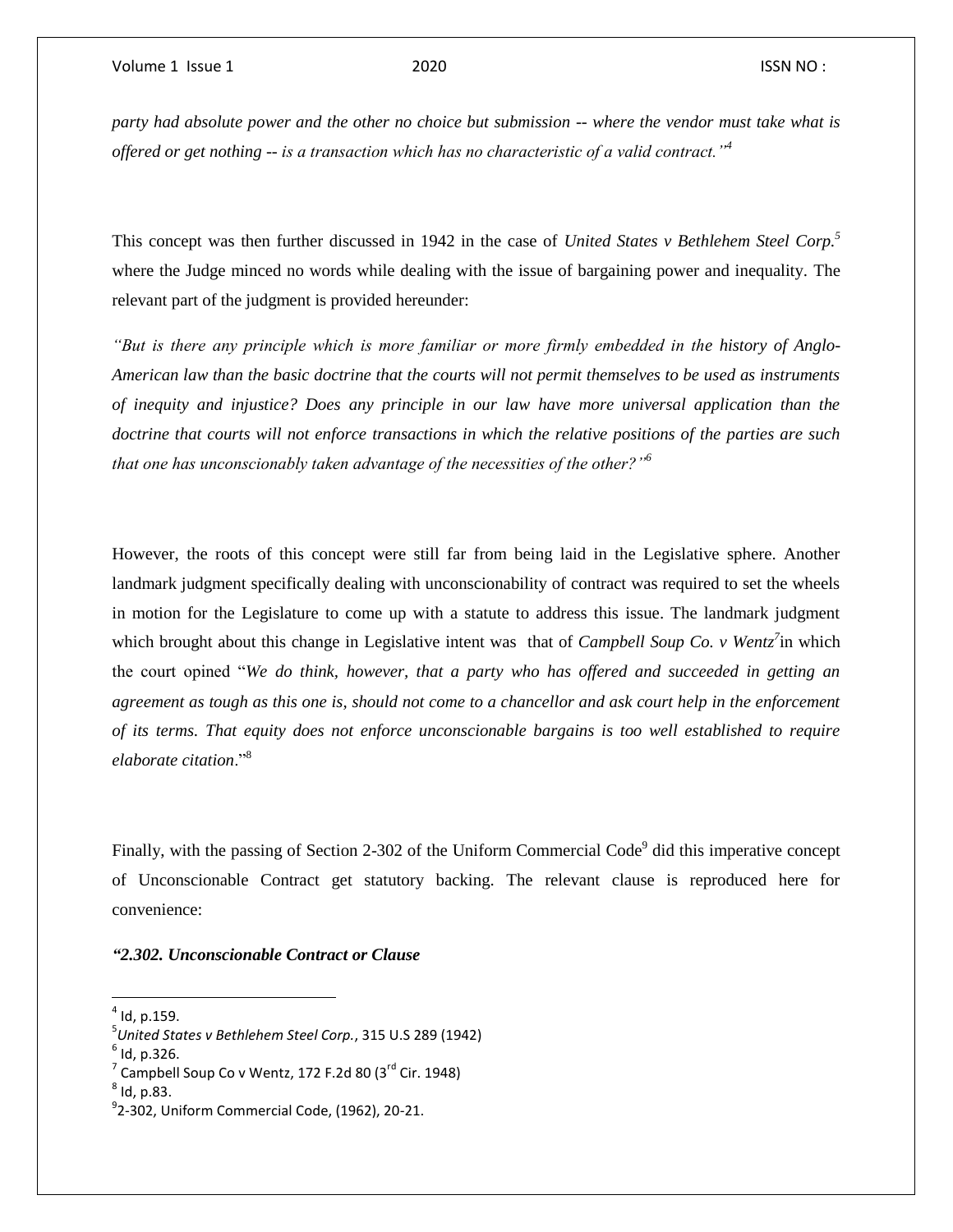- *(a) If the court as a matter of law finds the contract or any clause of the contract to have been unconscionable at the time it was made the court may refuse to enforce the contract, or it may enforce the remainder of the contract without the unconscionable clause, or it may so limit the application of any unconscionable clause as to avoid any unconscionable result.*
- *(b) When it is claimed or appears to the court that the contract or any clause thereof may be unconscionable the parties shall be afforded a reasonable opportunity to present evidence as to its commercial setting, purpose and effect to aid the court in making the determination.*" 10

This legislation brought about much needed clarity in the US with regard to unconscionable contracts apart from acting as a guiding light to other jurisdictions such as India which had earlier been flummoxed on how to approach this point of law. A number of cases also came about dealing with this point of law such as *Williams v Walker-Thomas Furniture Co.,<sup>11</sup> Maxwell v Fidelity Financial Services, Inc.<sup>12</sup>*and others which also aided the jurisprudence around this concept to develop from a judicial point of view in tandem with the legislative framework which the legislation provided. The Restatement (Second) of Contract Law<sup>13</sup> in 1979 further added to the jurisprudence on this contentious and important issue through Section 208.

### **India's tryst with Unconscionable Contracts**

Moving on to the Indian experience with the concept of unconscionability of contracts, it is imperative to point out the case of *Poosathurai v KannappaChettair<sup>14</sup>* which set out the elements for an unconscionable agreement in the Indian context and has been the guiding light with respect to this principle. It was observed in the afore-mentioned case that *"… both the elements of dominant position and the unconscionable nature of the contract will have to be established, before the contract can be said to be brought about by undue influence."*

However, in the initial years in India, the courts had to rely on English cases or the American standard as mentioned earlier whenever unconscionable contracts came before them. Even existing legislations like

l

 $10$  Id, p.20.

<sup>11</sup>*Williams v Walker-Thomas Furniture Co.,* 350 F.2d 445 (D.C. cir.1965)

<sup>12</sup>*Maxwell v Fidelity Financial Services Inc.,* 184 Ariz. 82 (1995)

<sup>&</sup>lt;sup>13</sup>208, Restatement (Second) of Contract Law, 1979. 28.

<sup>14</sup>*Poosathurai v KannappaChettair*, (1919) ILR 43 Mad 546 PC.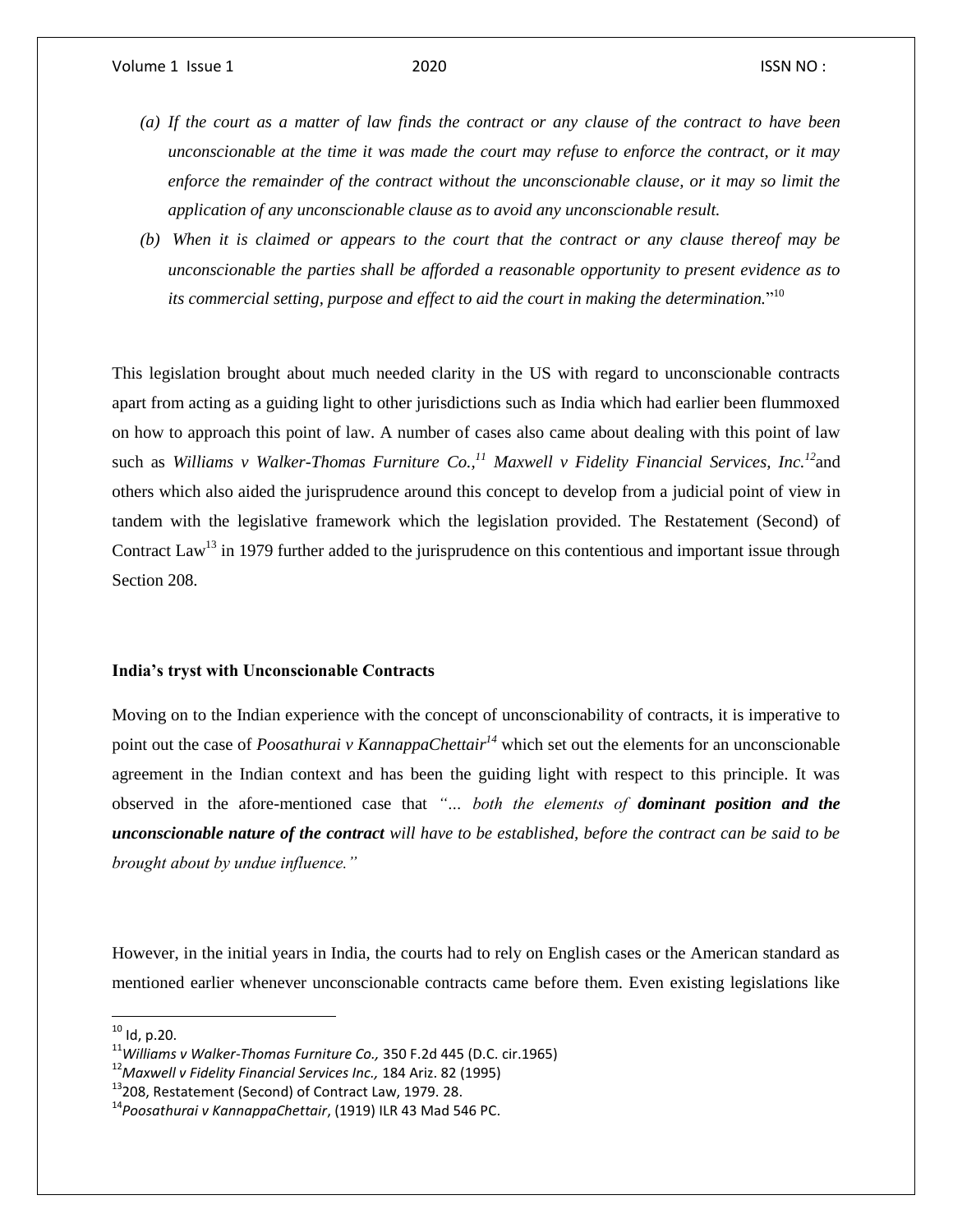the Indian Contract Act, Specific Relief Act and the Indian Evidence Act did not possess requisite provisions to assist the court in these instances. Admirably this could not deter the Indian courts from passing landmark judgments dealing with this concept. Section  $16(3)^{15}$  and  $23^{16}$  of the Indian Contract Actwas used by the court for delivering judgments such as *Central Inland Water Transport Corporation Ltd. and Anr. Etc. v Brojo Nath Ganguly and Anr.*, <sup>17</sup>where the following was observed:

*"The types of contracts to which the principle formulated in this case applies are not contracts which are tainted with illegality but are contracts which contain terms which are so unfair and unreasonable that they shock the conscience of the Court. They are opposed to public policy and required to be adjudged void."<sup>18</sup>*

What is astonishing and commendable in this judgment is that without any established precedent or jurisprudence to rely on, the concept of Public Policy in contractual agreements was brought in. This novel principle in contracts at that point opened an avenue for the court which never existed previously. The Indian courts could now use the object of Public Policy while adjudicating upon matters concerning unconscionability of contracts before them.*"If there is no head of public policy which covers a case, then the court must in consonance with public conscience and in keeping with public good and public interest declares such practice to be opposed to public policy."<sup>19</sup>*

#### **The Cons of this principle of Unconscionability**

Progress with regards to the development of this field in visible in both jurisdictions which is appreciable. However, there are always two sides to a coin. Hence, there are some limitations as well as to when can unconscionability in contract can be utilized by courts when matters come up before them.

<sup>15</sup>*(3) Where a person who is in a position to dominate the will of another, enters into a contract with him, and the transaction appears, on the face of it or on the evidence adduced, to be unconscionable, the burden of proving that such contract was not induced by undue influence shall be upon the person in a position to dominate the will of the other. Nothing in the sub-section shall affect the provisions of section 111 of the Indian Evidence Act, 1872 (1 of 1872).*

<sup>16</sup>*"23. What consideration and objects are lawful,* and *what not.—The consideration or object of an agreement is lawful, unless— —The consideration or object of an agreement is lawful, unless—" it is forbidden by law; or is of such a nature that, if permitted, it would defeat the provisions of any law; or is fraudulent; or involves or implies, injury to the person or property of another; or the Court regards it as <i>immoral*, or opposed to *public policy*. In each *of these cases, the consideration or object of an agreement is said to be unlawful. Every agreement of which the object or consideration is unlawful is void."*

<sup>&</sup>lt;sup>17</sup> Central Inland Water Transport Corporation Ltd. v Brojo Nath Ganguly and Anr., 1986 AIR 1571.  $^{18}$  Id, p.65.

 $^{19}$  Id, p.64.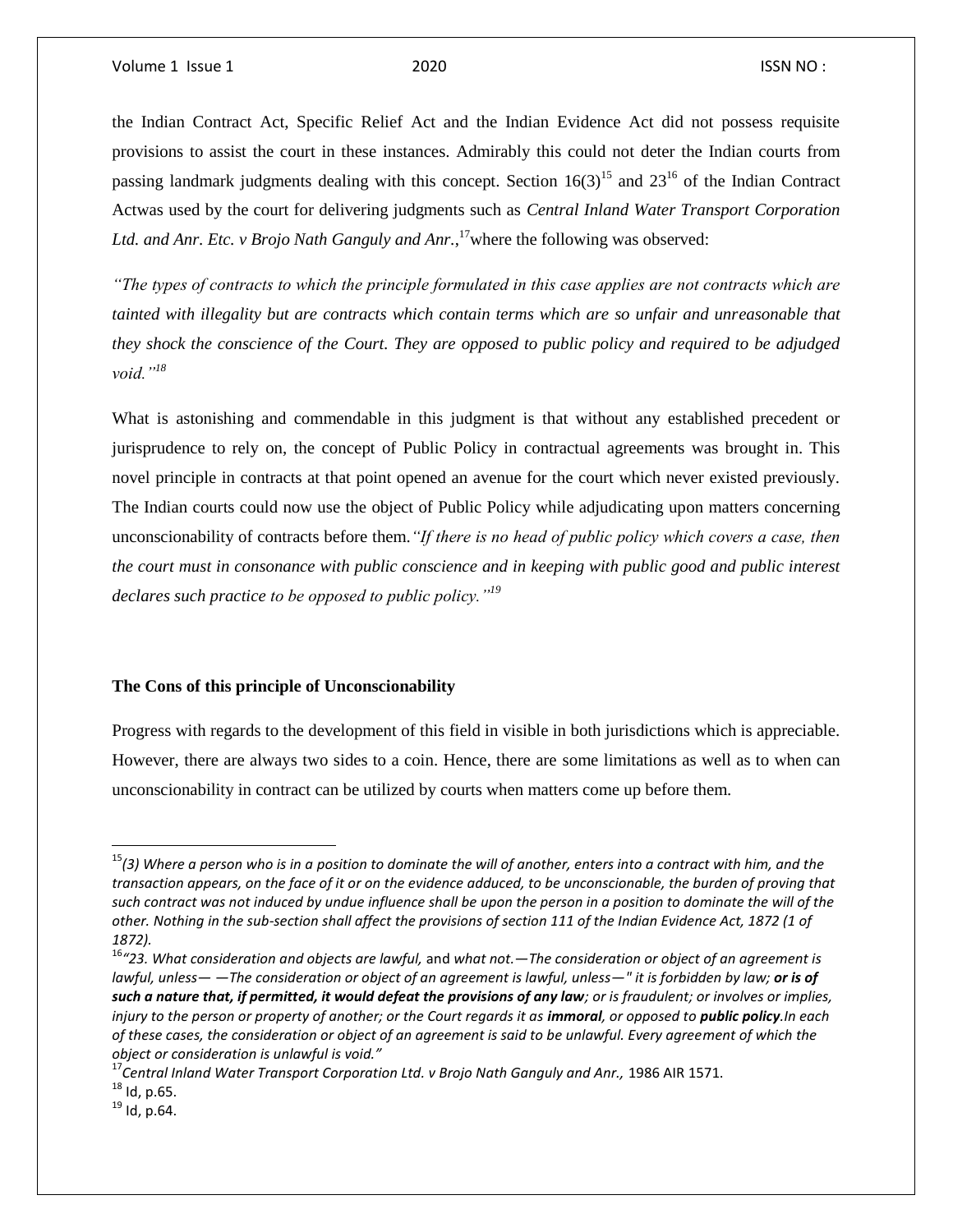Looking at a few case laws, a similar pattern emerges wherein courts have held '*that the role of the Courts is limited to the interpretation of the plain meaning of the contract and give effect to it, however it dislikes the result of the said plain meaning.'*The cases in which the above-mentioned has been observed are*Indianapolis Morris Plan Co. v Sparks<sup>20</sup>, Central Bank of India Ltd. v Hartford Fire Insurance Co.*  Ltd.<sup>21</sup>, S.K. Jain v State of Haryana<sup>22</sup> and LIC of India and Anr. v Consumer Education and Research *Centre and Ors. Etc.*<sup>23</sup>The case of SK Jain went a step further in this regard by observing"*the concept of unequal bargaining power does not apply to commercial contracts*."<sup>24</sup> This holding is a massive indicator of the outlook of the courts with regard to commercial contracts which are the cornerstone of most agreements/contracts in this age of increasing globalization.

#### **Unconscionability as means of avoiding agreements: Law Commission's recommendations**

The Law Commission of India being one of the primary bodies bestowed with looking into the legal framework of the country and suggesting changes also had a few suggestions/observations pertaining to the concept of unconscionability of contracts through the  $103^{rd25}$  and the 199<sup>th26</sup> report. The  $103^{rd}$  report did not look at the issue in great detail. The only relevant outcome was that the Contract Act be amended to include the concept of unconscionability.

The 199<sup>th</sup> report was the one which gave the concept of unconscionability the kind of attention it deserved owing to the repercussions it entails in an increasingly commercialized economy. Draft Bill (2006) on Unfair Terms (Procedural and Substantive)<sup>27</sup> was proposed to be tabled and passed by Parliament which would serve multiple purposes. Going chronologically is the hallmark for any legislation thus, before legislating or laying down statutory guidelines, it was suggested to lay down a workable definition of 'unconscionable'. While laying down a statute subsequently, it was suggested that a cue be taken from the

<sup>21</sup>*Central Bank of India Ltd. v Hartford Fire Insurance Co. Ltd.,* AIR 1965 SC 1288.

<sup>26</sup> Law Commission of India, *199th Report on Unfair (Procedural and Substantive) Terms in Contract.* (2006).

 $27$  Id, p.193.

<sup>20</sup>*Indianapolis Morris Plan Co. v Sparks,* 132 Ind. App. 145 (1961)

<sup>22</sup>*S.K Jain v State of Haryana,* arising out of SLP no. 21552 of 2007.

<sup>23</sup>*LIC of India and Anr. v Consumer Education and Research Centre and Ors. Etc.,* 1195 AIR 1811.

<sup>&</sup>lt;sup>24</sup> Supra Note 26.

<sup>25</sup> Law Commission of India, *103rd Report on Unfair Terms in Contract*. (1984).